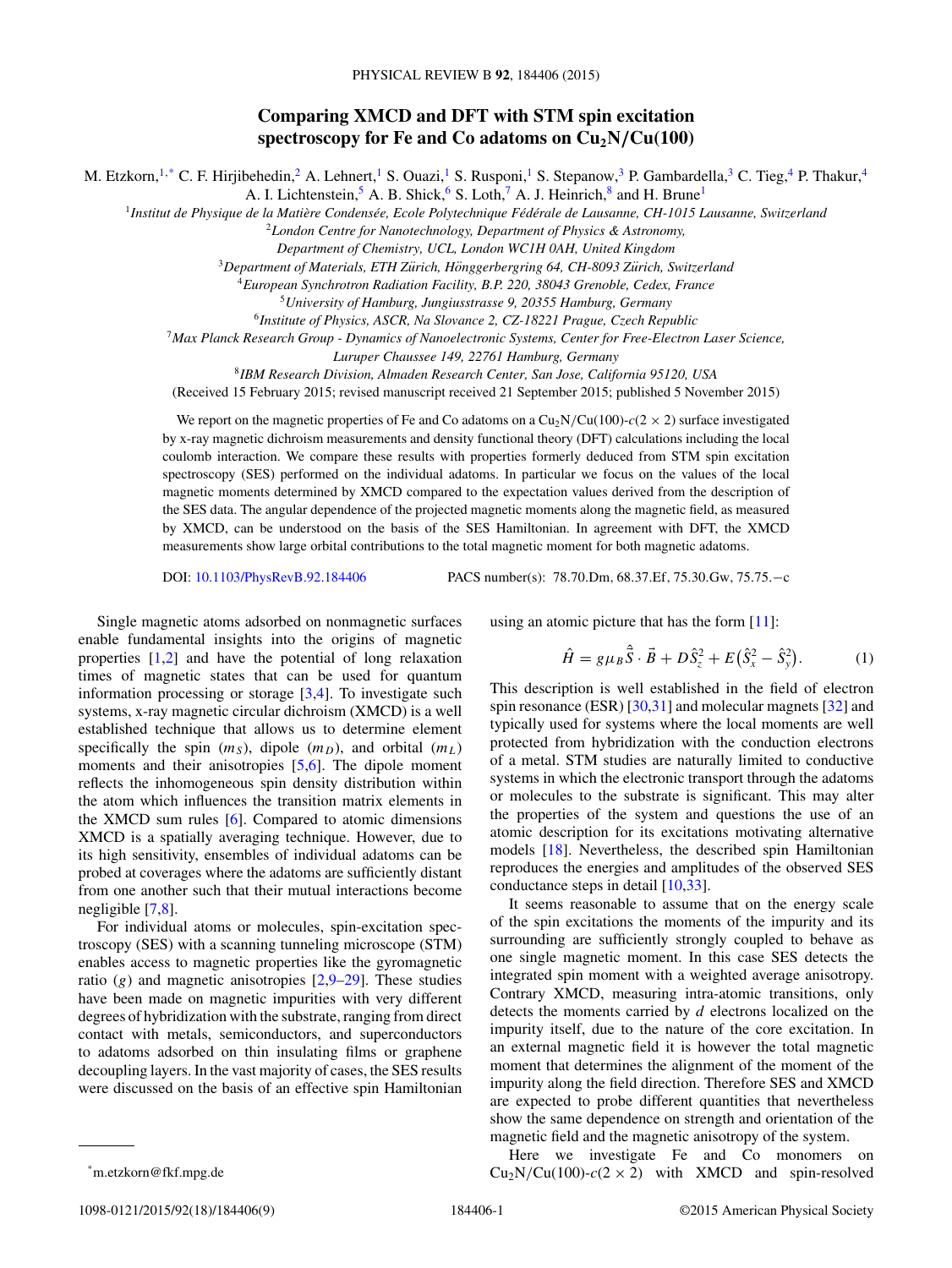<span id="page-1-0"></span>

FIG. 1. (Color online) Top view of the three adsorption sites populated by Fe and Co adatoms on  $Cu<sub>2</sub>N/Cu(100)-c(2 \times 2)$ . 1a and 1b denote atop Cu sites with two orthogonal in-plane orientations of N neighbors. 2 denotes the atop N site having fourfold in-plane symmetry.

density functional theory (DFT) and compare it to published STM-SES data [\[11,12\]](#page-7-0). On one hand we find that the angular dependence of the XMCD is in good agreement with the extrapolated angular dependence from the SES results. On the other hand we find significant orbital magnetic moments and comparably small spin moments localized on the adatom. This illustrates the influence of the adatoms' orbital moment and the induced moments of the environment on the SES spectra.

# **I. EXPERIMENTAL DETAILS**

To properly interpret the XMCD ensemble measurements it is important to know the adsorption sites of the adatoms on  $Cu<sub>2</sub>N$  and their occupation statistics, which we obtained from additional STM experiments. For both Fe and Co, we find the three adsorption sites depicted in Fig. 1. The two chemically identical sites (1a, 1b) are atop Cu atoms and distinguish themselves by the orientation of the two next nearest N neighbors. The third site (2) is atop N atoms and thus with fourfold in-plane symmetry. The fourth possible site, the fourfold Cu hollow, is not occupied.

The two chemically inequivalent sites are distinctly different concerning their spectroscopic features in STS. The atop Cu sites show the spin excitations discussed in literature  $[11,12]$ , while adatoms atop N display no low energy spectroscopic features. We find that  $66 \pm 3\%$  of the Fe atoms deposited on the  $Cu<sub>2</sub>N$  show the SES spectra typical for the atop Cu sites, in excellent agreement with statistical adsorption.  $23 \pm 2\%$  of the atoms show no spectroscopic features as typical for atop N sites. For about 10% of the adatoms found on the surface we could not identify the adsorption site from the STS spectra. For simplicity, we consider an equal share of all three possible adsorption sites as expected for statistical adsorption. Based on our experience with Co on  $Cu<sub>2</sub>N$ , we know that the same adsorption sites as for Fe are populated with similar occurrence. We therefore also assume that Co adatoms exhibit equal adsorption site partition.

A recent study has shown that for Co atop Cu the anisotropy changes for adatoms located in the center of exceptionally large  $Cu<sub>2</sub>N$  islands compared to adsorption sites on either the rim region of such islands or on islands with typical dimensions below 10 nm [\[22\]](#page-7-0). We neglect such deviations due to the very small relative abundance of those adatoms. Co adsorbed atop Cu sites is a Kondo system [\[12\]](#page-7-0). However its Kondo temperature of  $T_K = 2.6$  K is lower than the XMCD measurement temperature of 8 K, and therefore the Kondo screening of this species is expected to be very weak and will be equally neglected in the following.

The XMCD spectra were obtained in the total electron yield mode at the beam line ID08 of the European synchrotron radiation facility (ESRF). The x-ray beam and magnetic field are parallel and form an angle *θ* with the sample normal [see inset of Fig.  $3(a)$ ]. All x-ray measurements have been performed with the sample at the base temperature of this setup of 8 K. The sample has been oriented such that the projection of the in-plane magnetic field direction is almost parallel (within  $10°$ ) to the crystalline [001] direction. For the sum rule analysis [\[5,6\]](#page-7-0) one typically normalizes the measured dichroism to the total isotropic absorption to determine the absolute values of the magnetic moments. We have used the common approximation  $I^{iso} = \frac{3}{2}(I^{\mu^+} + I^{\mu^-})$ , where  $I^{\mu^{\pm}}$ denote the intensity of the two helicities of the incoming circularly polarized x-rays. In linear dichroism measurements we find that the energy integrated dichroism of Fe is almost vanishing while for Co it is not (see also the appendix). From these findings we conclude that the above approximation is valid for Fe, while for Co we will under(over)estimate the values along  $\theta = 0°(70°)$ . The resulting error is included in the given error bars. The Cu(100) substrate was prepared by cycles of  $Ar^+$  sputtering at 300 K followed by 10 min annealing at 820 K. Cu<sub>2</sub>N/Cu(100)- $c(2 \times 2)$  was grown by N sputtering (1 keV,  $p_N = 2 \times 10^{-5}$  mbar, 4 min, 300 K) and annealing to about 600 K for 2 min. These conditions yield a self-limited coverage very close to a complete  $Cu<sub>2</sub>N$ monolayer (ML) [\[34\]](#page-7-0). The quality of the  $Cu<sub>2</sub>N$  films have been checked with STM and low energy electron diffraction. Fe and Co have been evaporated from high purity rods onto the sample held at below 10 K, a temperature where thermal diffusion is inhibited resulting in statistical growth [\[35\]](#page-7-0). The deposition flux has been calibrated from x-ray absorption intensities and cross-checked by room temperature STM measurements of Fe and Co deposited on Cu(100). The coverage in this paper is given in monolayers (ML) of adsorbates with respect to the underlying Cu(100) surface, i.e., 1 ML corresponds to one Fe or Co atom per Cu-surface atom.

#### **II. DENSITY FUNCTIONAL THEORY**

The DFT calculation of the magnetic moments and of the magnetic anisotropies were performed on a supercell of three Cu(100) layers, a Cu<sub>2</sub>N- $c(2 \times 2)$  monolayer, and the Fe and Co adatoms followed by four empty Cu layers modeling the vacuum [\[36\]](#page-7-0). Figure 2 shows ball models of the supercells employed for the adsorbates atop of Cu (a) and atop of N (b). The structure relaxation was performed employing the VASP



FIG. 2. (Color online) Supercell used in the DFT calculations for on-Cu adsorption sites (type 1a/1b) and for on-N sites (type 2). Cu atoms are displayed in light blue, N in dark blue, adatoms in red.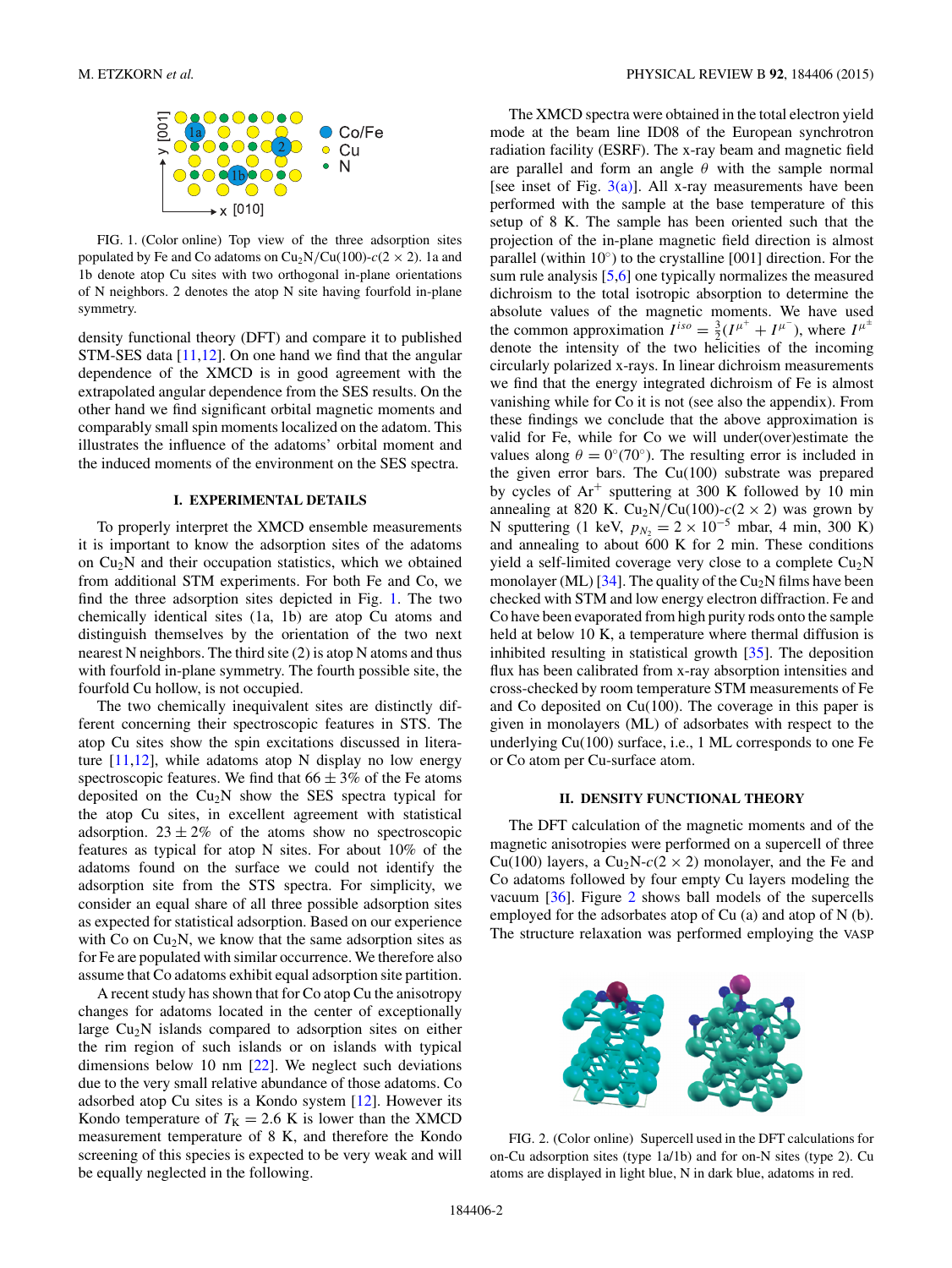<span id="page-2-0"></span>TABLE I. DFT and SES [\[11,12\]](#page-7-0) values for the axial (*D*) and transverse  $(E)$  magnetic anisotropy energies in meV. For the atop Cu sites the axes were chosen as in the cited publications. For the atop N sites both Fe and Co have their easy magnetization axis out of plane. The SES results for Co on atop Cu sites would also agree with small nonzero values of *E*.

|                                      | Co                       |         | Fe                          |         |
|--------------------------------------|--------------------------|---------|-----------------------------|---------|
|                                      | Cu site                  | N site  | Cu site                     | N site  |
| $D_{\rm calc}$<br>$D$ <sub>SES</sub> | 2.69<br>$2.75 \pm 0.05$  | $-4.64$ | $-1.61$<br>$-1.55 \pm 0.01$ | $-1.41$ |
| $E_{\rm calc}$<br>$E_{\rm SES}$      | $-0.31$<br>$\approx 0^*$ | 0       | 0.17<br>$0.31 \pm 0.01$     |         |

code [\[37–39\]](#page-7-0). The adatom-substrate distance as well as the atomic positions within the  $Cu<sub>2</sub>N$  layer were allowed to relax.

The magnetic properties of the 3*d* adsorbates are strongly influenced by relativistic and electron correlation effects. The former are accounted for by implementing the local spindensity approximation (LSDA) in the relativistic version of the full-potential linearized augmented plane-wave method (FP-LAPW) [\[40\]](#page-7-0) in which spin-orbit coupling (SOC) is included in a self-consistent second-variational procedure [\[41\]](#page-7-0). To account for the electron correlation we used LSDA+*U* that adds an energy of a multiorbital Hubbard type and subtracts a doublecounting term for the part of the electron-electron interaction energy already included in LSDA. In total this gives the relativistic version of the LSDA+*U* method implemented in the FP-LAPW basis  $[42]$  with which we calculated the spin  $m<sub>S</sub>$ , orbital  $m<sub>L</sub>$ , and  $7m<sub>D</sub>$  dipole magnetic moments for the Fe and Co adatoms at  $T = 0$ . We used first order perturbation theory to derive from the orbital anisotropies theoretical values for the magnetocrystalline anisotropies  $K = -\xi/4 \Delta m_L$ , where *ξ* denotes the SOC constant of the *d* states [\[43\]](#page-7-0). We took  $\xi_{\text{Co}} = 79$  meV and  $\xi_{\text{Fe}} = 65$  meV. In order to compare these calculated anisotropy values with the numbers derived from the SES measurements, we renormalized *K* by  $S^2$  with  $S = 3/2$ for Co  $[12]$  and  $S = 2$  for Fe  $[11]$  to compute the *D* and *E* values shown in Table I. We have made these calculations with different flavors of LSDA+*U* (the fully localized and around-mean-field limits) and different values of *U*. We have then chosen the one that had best agreement with the anisotropy values measured with SES on the atop Cu binding sites. The comparison with the XMCD data is therefore performed without additional fitting parameters in the theory. For atop N sites no spin excitations are observed, thus no information on the magnetic properties of the adatom on this adsorption site can be obtained from SES. Therefore we rely entirely on theory for these values. Fortunately, the most important quantity for the simulations, the calculated anisotropy, was always found to be strongly out-of-plane independent of the flavor of the LSDA+*U*. The DFT results for the magnetic moments along out-of-plane  $(z)$  and in-plane directions are shown in Table II.

The calculated spin moments on both magnetic adatoms are much smaller than the values of the effective SES spin operator [\[11,12\]](#page-7-0). In addition, large orbital magnetic moments are found. Note that the calculated spin moments are rather isotropic compared to the orbital moments. Finally, we find

TABLE II. Calculated spin  $m<sub>S</sub>$ , orbital  $m<sub>L</sub>$ , and dipole  $7m<sub>D</sub>$ magnetic moments of *d* states for Co and Fe on the two adsorption sites for the three spin quantization axes. For the atop Cu site the axes correspond to type 1a in Fig [1,](#page-1-0) i.e., *x* and *y* refer to the vacancy and to the N direction, respectively. Note that for reasons of consistency within this paper the axes are different compared to Refs. [\[11\]](#page-7-0) and [\[12\]](#page-7-0). The units are Bohr magnetons.  $U = 2(2)$  eV and  $J = 0.91(0.84)$  eV for Co (Fe) have been used in LSDA+*U* calculations.

|                 |                | Co      |         | Fe      |         |
|-----------------|----------------|---------|---------|---------|---------|
|                 |                | Cu site | N site  | Cu site | N site  |
|                 | m <sub>S</sub> | 1.75    | 1.63    | 2.78    | 2.70    |
| $m \parallel z$ | m <sub>L</sub> | 0.46    | 2.14    | 0.12    | 0.55    |
|                 | $7m_D$         | $-0.27$ | $-0.17$ | 0.61    | 2.07    |
|                 | m <sub>S</sub> | 1.77    | 1.56    | 2.78    | 2.68    |
| $m \parallel x$ | $m_L$          | 0.19    | 1.61    | 0.04    | 0.20    |
|                 | $7m_D$         | $-1.77$ | $-1.22$ | $-1.72$ | $-0.96$ |
|                 | m <sub>S</sub> | 1.77    | 1.56    | 2.76    | 2.68    |
| $m \parallel y$ | m <sub>L</sub> | 0.53    | 1.61    | 0.47    | 0.20    |
|                 | $7m_D$         | 1.79    | $-1.22$ | 1.51    | $-0.96$ |

that  $\sum m_D \neq 0$ , which is in agreement with previous studies of low dimensional systems with large spin-orbit coupling terms [\[44,45\]](#page-7-0).

#### **III. XMCD MEASUREMENTS**

The x-ray absorption spectra (XAS) of 0.02 ML Co and Fe on  $Cu_2N/Cu(100) - c(2 \times 2)$  are shown in Figs. [3\(a\)](#page-3-0) and  $4(a)$ . The angle-dependent XMCD spectra and the XMCD magnetization curves are displayed in Figs.  $3(b)$  and  $4(b)$ . The XAS of both elements show rather narrow spectral features indicating that the electronic coupling of the adatoms to the metallic states of the  $Cu(100)$  substrate is significantly reduced by the  $Cu<sub>2</sub>N$  layer. This is in agreement with the reported low conductance through the nitride monolayer decreasing the spin scattering between the magnetic atom and substrate electrons [\[15\]](#page-7-0).

As visible from the magnetization curves in the insets of Figs.  $3(b)$  and  $4(b)$ , both systems cannot be saturated with the available maximum field of 5 T at the sample temperature of 8 K. Therefore the absolute saturation values of spin and orbital moments cannot be determined from XMCD alone. However, we can determine the anisotropy of the spin and dipole moment from the sum rules [\[5,6\]](#page-7-0) as  $(m_S + 7m_D)_{0}$ <sup>*(m<sub>S</sub>* + 7 *m<sub>D</sub>*)<sub>70</sub>°</sup> and the relative contribution of the orbital moment to the sum of spin and dipole moment  $m_L/(m_S + 7 m_D)$ . These are summarized in Table [III.](#page-3-0) For both Fe and Co the orbital contributions to the magnetic moments are rather large and exhibit a significant anisotropy.

## **IV. DISCUSSION**

To compare our results to the SES data, it is important to recall some of the fundamental properties of the spin Hamiltonian. Within an atomic picture the magnetic properties of the adatom can be described by a spin and orbital moment, coupled via spin-orbit coupling, in the presence of a crystal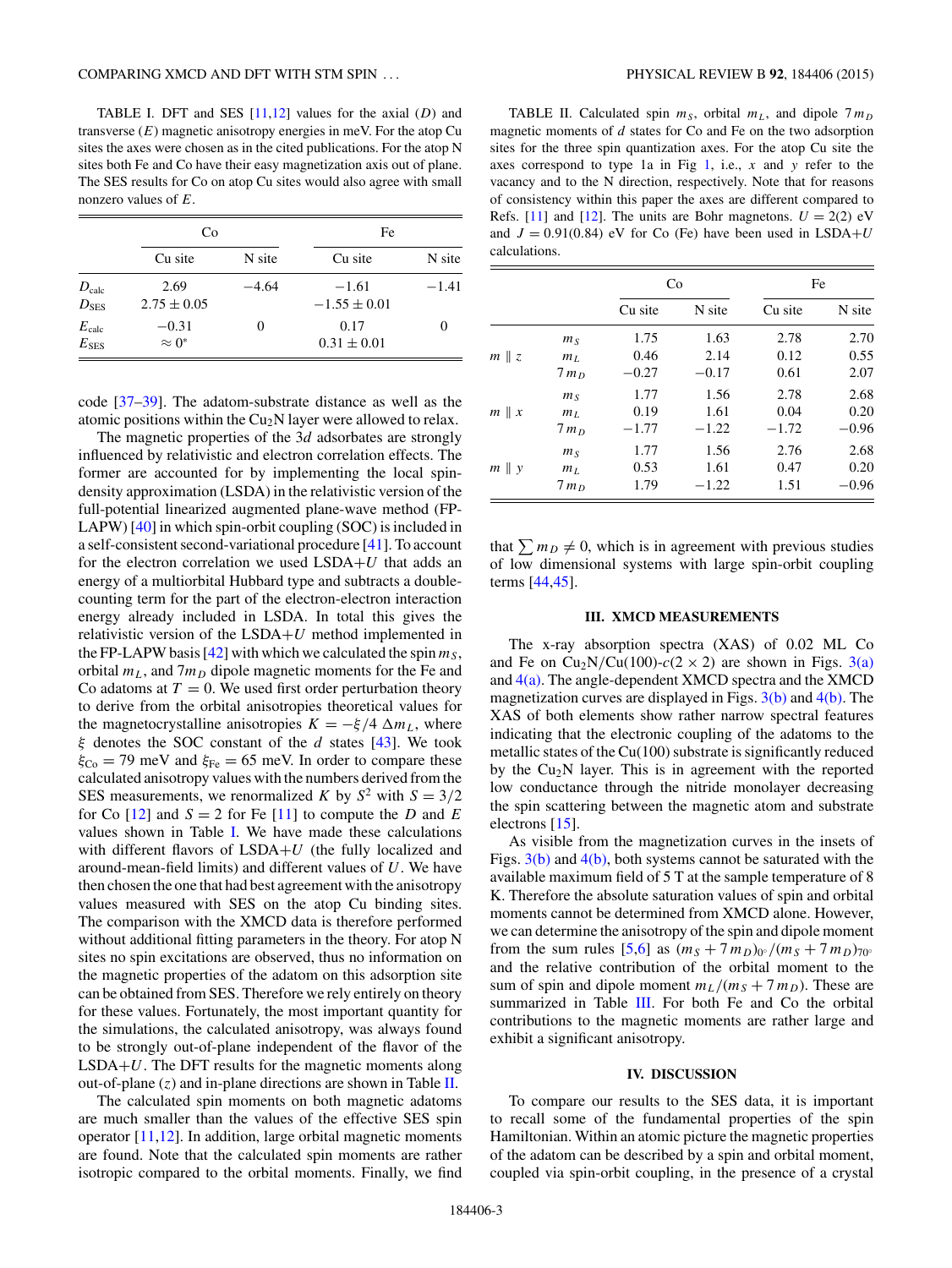<span id="page-3-0"></span>

FIG. 3. (Color online) (a) X-ray absorption spectra (XAS) for 0.02 ML Co on Cu<sub>2</sub>N/Cu(100)- $c(2 \times 2)$  for the two photon helicities *μ*<sup>+</sup> and *μ*<sup>−</sup> with respect to **B**,  $(θ = 0°, B = 5 T, T = 8 K)$ . The substrate background has been subtracted. The inset shows the measurement geometry. (b) XMCD normalized to the total absorption intensity for the respective angles. The inset shows magnetization curves measured by the XMCD *L*<sup>3</sup> peak heights. The magnetization curves have been scaled to the measured  $(m_S + 7m_D)_{0}$ <sup>o</sup>/ $(m_S + 7m_D)_{0}$ <sup>o</sup>/  $(7 m_D)_{70}$ <sup>o</sup> ratio at  $B = 5$  T.

(or ligand) field [\[30,46\]](#page-7-0). For 3*d* impurities the latter can be expected to be the leading energy term. To describe the spin excitations of the system, for example in ESR, a perturbative approach yields the effective spin Hamiltonian in which the orbital moments are included in an (anisotropic) *g* value different from 2, within the anisotropy constants and within the multiplicity of the moment operator  $[30,46]$ . The effective spin operator enters in two respects. Its value reflects the possible transitions in the excitation spectrum of the magnetic system [\[30,31\]](#page-7-0); it also enters in the Zeeman term, and therefore the product of  $gS$  reflects the magnetic susceptibility  $[30,31]$ .

In this respect it is interesting to note that SES is rather sensitive to the multiplicities of the operator, because the spin excitation spectra change significantly between *S*ˆ being integer or not. From our DFT calculations we derive the number of *d* electrons localized in the adatoms to be very close to 7 (6) for Co (Fe) (within 1% for both), which seems to suggest that the value of the spin operator is simply given by the spin of the free atom, but of course the presence of spin orbit coupling as well as of the hybridization to the surface strongly alter this picture, as can for example be seen from the values of the magnetic moments given by the DFT calculations.



FIG. 4. (Color online) (a) Background corrected XAS for 0.02 ML Fe on Cu<sub>2</sub>N/Cu(100)- $c(2 \times 2)$  ( $\theta = 0^{\circ}$ ,  $B = 5$  T,  $T = 8$  K). (b) Corresponding angular dependent XMCD. The inset displays magnetization curves obtained as in Fig. 3(b).

Concerning the Zeeman energy we have to compare the magnetic moments to the values of  $g\hat{S}$  (with a *g* value different from 2) determined in SES. The SES values are  $g\hat{S} = 3.29 \pm$ 0.13  $\mu_B$  for Co and 4.22  $\pm$  0.10  $\mu_B$  for Fe [\[11,12\]](#page-7-0), which is significantly larger than the spin moments of 1.77  $\mu_B$  and 2.78  $\mu_B$  calculated by DFT. Considering the calculated total spin moment in the supercell (2.42  $\mu_B$  for Co and 3.58  $\mu_B$  for Fe) and adding the orbital moments [up to 0.53 (0.47)  $\mu_B$  for Co (Fe)], one finds values of the total moment that are close to the values suggested from the spin Hamiltonian description, though in the calculations even these moments remain below the SES values.

We now combine the DFT results with the ones from SES to establish the closest possible comparison with XMCD. As mentioned before, in the XMCD measurements the moments

TABLE III. Ratio of the sum of spin and dipole moment for  $\theta = 0$ ° and 70° as well as ratio of orbital moment to the sum of spin and dipole moment from the sum rules analysis of the XMCD data shown above.

|                                                                        | Co              | Fe              |
|------------------------------------------------------------------------|-----------------|-----------------|
| $(m_S + 7m_D)_{0}$ /(m <sub>S</sub> + 7 m <sub>D</sub> ) <sub>70</sub> | $1.82 \pm 0.37$ | $1.22 \pm 0.18$ |
| $m_L/(m_S + 7 m_D)(0^{\circ})$                                         | $0.62 \pm 0.10$ | $0.33 \pm 0.05$ |
| $m_L/(m_S + 7 m_D)(70^{\circ})$                                        | $0.41 \pm 0.11$ | $0.15 \pm 0.06$ |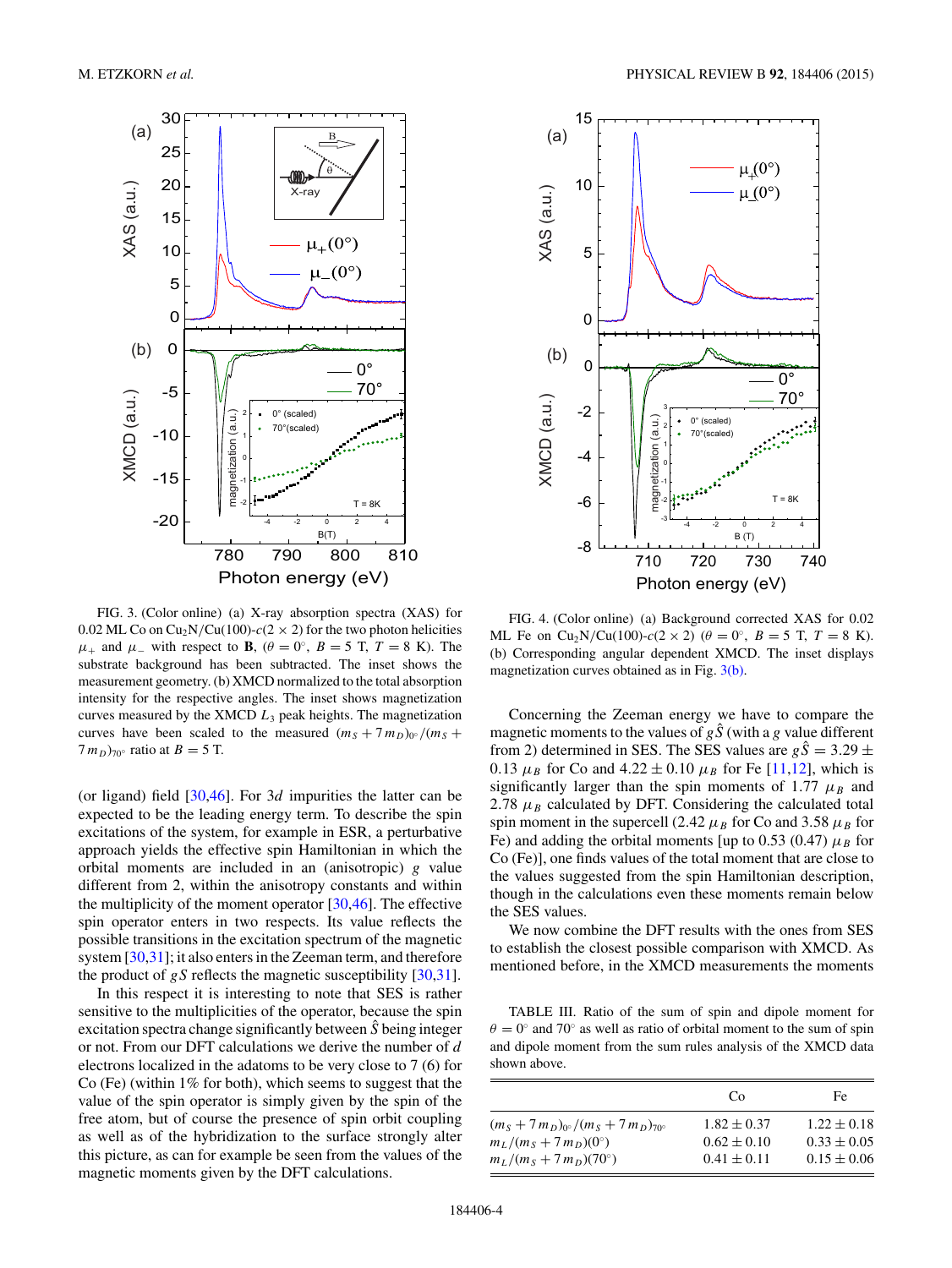are not saturated. Thus the different species have different degrees of saturation and therefore contribute differently to the ensemble average values measured in XMCD. The spin Hamiltonian described above can be used to calculate the degree of saturation under the experimental conditions used in the XMCD measurements. For given values of *S*ˆ, *g*, *D*, and *E* and magnetic field, we calculate the eigenstates  $\hat{S}_i$ and their energies *ξi* from the Hamiltonian. The expectation value of the spin operator for a given temperature is then given by a Boltzmann weighted average of these eigenstates:  $\langle \hat{S} \rangle = \frac{\sum_{i=1}^{2S+1} \hat{S}_i e^{-\xi_i/k_B T}}{\sum_{i=1}^{2S+1} e^{-\xi_i/k_B T}}$  $\sum_{i=1}^{2s+1} S_i e^{-\xi_i/k_B T}$ . The resulting degree of saturation  $\langle \hat{S} \rangle / S$ is a measure of the contribution of the moments of this particular species to the ensemble average. We thus weight the  $m<sub>L</sub>$  and  $m<sub>S</sub> + 7 m<sub>D</sub>$  derived from DFT with the  $\langle \hat{S} \rangle / S$  value for each species. Finally we average over the three adsorption sites to derive the average value of  $m<sub>L</sub>$  and  $m<sub>S</sub> + 7 m<sub>D</sub>$  that can be compared to the XMCD results. One ambiguity using the DFT values in the spin Hamiltonian is the question of which moment operator to use, in particular for atop N sites, where no SES data is available. To start with, we have used the spin operator found in the SES measurements for the atop Cu sites also for the atop N site. Using the values of *g*, *D*, and *E* from SES for the atop Cu sites and from DFT for the atop N site, as well as the spin and dipole moment of both adsorption sites from DFT, we calculate from the spin Hamiltonian  $(m_S + 7m_D)_{0}$ <sup>o</sup>  $/(m_S + 7m_D)_{70}$ <sup>o</sup> = 1*.*68(1*.*36) for Co (Fe) at *B* = 5 T and *T* = 8 K. For the relative size of the orbital moment this model predicts for Co  $m_L/(m_S + 7 m_D) = 0.79(0.37)$  for 0°(70°) and for Fe 0.10 (0.08). Thus, five out of the six values from this analysis are matching the results extracted from the XMCD measurements or are very close. Only the ratio of orbital to spin moment for Fe at  $\theta = 0^\circ$  shows significant deviations between the XMCD measurements and the analysis based on the spin Hamiltonian. We consider this level of agreement to be very good taking into account the uncertainties of some of the values used. We note that this model is not a unique solution in the sense that other combinations of parameters (anisotropies and moments) will reproduce the XMCD results at the same or an even better level. Nevertheless finding such a level of agreement between XMCD, DFT, and SES using one common description is rather satisfactory. As discussed in the appendix this agreement is also found for different values of the initial spin operator used.

As discussed above, the values of the magnetic moments found in the Zeeman term of the SES description can to a good extent be accounted for in the DFT calculations by considering all moment contributions, spin and orbital moments on the adatom, as well as induced moments of the surrounding. To this end, we determine the (unsaturated) moments localized on the adatoms from XMCD using the number of *d* holes from the calculations. We find for Co  $(m_S + 7m_D) = 1.44 \pm 1.00$ 0.14 (0.79  $\pm$  0.14) for  $\theta = 0^{\circ}$  (70°). For Fe these values are  $1.69 \pm 0.18$  (1.39  $\pm$  0.14).

If the value of the spin operator would reflect the size of the spin moment localized on the adatom, we would expect values of  $(m_S + 7m_D) = 1.75(1.02)$  for Co and 2.82(2.05) for Fe from our estimations using the spin Hamiltonian [\[47\]](#page-7-0). In both cases, in particular for Fe, the calculated values are far larger than the measured ones. The above discrepancy is a clear indication that the orbital moments and the induced moments in the neighboring Cu and N atoms also contribute to the moment operator, as also suggested in DFT. Though it is well known that for example in the ESR the moment operator should be considered as an "effective spin" operator only [\[30,31\]](#page-7-0), the above comparison clearly illustrates that this also holds true for the interpretation of SES data.

As pointed out before, neither Fe nor Co adatoms atop N sites show spectroscopic features that can be related to spin excitations in SES. Using the above Hamiltonian, that explains both energies and transition intensities measured in SES spectra for the atop Cu sites, the absence of spin excitations can only be explained by either a small relative cross section of the excitation or with the absence of magnetic moments on this adsorption site. Following the above routine, but assuming no magnetic moment on the atop N site, results in the following values for Co (Fe):  $(m_S + 7 m_D)_{0}$ <sup>o</sup> */*( $m_S + 7 m_D$ )<sub>70</sub>° = 1.11(0.36);  $m_L/(m_S + 7m_D)(0°) = 0.31(0.04); m_L/(m_S + 7m_D)(0°) = 0.31(0.04); m_L/(m_S + 7m_D)(0°) = 0.31(0.04); m_L/(m_S + 7m_D)(0°) = 0.31(0.04); m_L/(m_S + 7m_D)(0°) = 0.31(0.04); m_L/(m_S + 7m_D)(0°) = 0.31(0.04); m_L/(m_S + 7m_D)(0°) = 0.31(0.04); m_L/(m_S + 7m_D)(0°) = 0.31(0.04);$  $7 m_D$ )(70°) = 0.22(0.07). As can be seen from these numbers, the level of disagreement with the XMCD values is significant, even for instance predicting the wrong sign of anisotropy for Fe. We conclude that both Fe and Co have significant magnetic moments on the atop N adsorption site. In return, this raises the question of what determines the cross section of spin excitations in SES experiments [\[48\]](#page-8-0).

In conclusion, we have presented a combined XMCD and DFT study of the magnetic properties of Fe and Co monomers on  $Cu<sub>2</sub>N$ , which we compare to published SES results of these systems. We are able to describe the results of these three very different approaches on one common basis. In particular the anisotropy constants determined with SES are in qualitative agreement with the angular dependence of the spin moments determined from XMCD. Both XMCD and DFT show that both adatoms have rather large orbital magnetic moments. The above mentioned agreement can only be found when considering the contributions of those orbital moments, as well as of the induced moments of the surrounding. In addition our results indicate large magnetic moments on the Co and Fe adatoms atop N sites albeit no magnetic excitations have yet been observed on these species.

### **ACKNOWLEDGMENTS**

The authors acknowledge beam time funding from the European Synchrotron Radiation Facility. C.F.H. acknowledges funding from EPSRC grant EP/D063604/1. A.B.S. acknowledges support from the Czech Science Foundation (GACR) Grant No. 15-07172S, and access to computing and storage facilities of the National Grid Infrastructure MetaCentrum was provided under the program LM2010005.

#### **APPENDIX**

Within the appendix we give further details on the DFT calculations, the used spin Hamiltonian, and the influence of the value of the moment operator on the  $\frac{[(m_S+m_{7D})(0°)]}{[(m_S+m_{7D})(70°)]}$  values to which the XMCD measurements are compared. In addition we show x-ray absorption spectra measured with linear polarized light.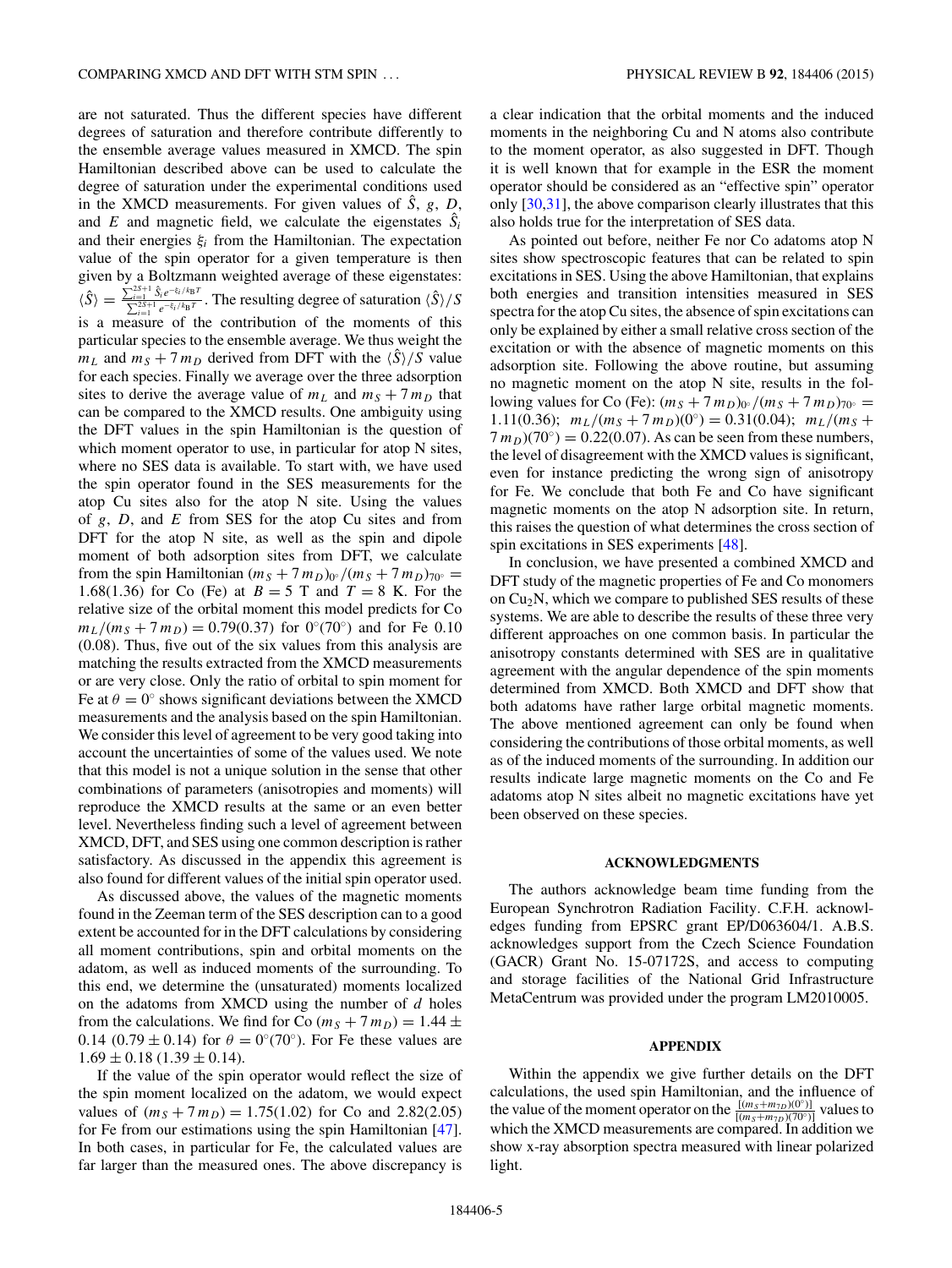

FIG. 5. (Color online) Top view of Model-III with the adsorption site atop Cu with a supercell of  $Cu_8N_4$  and 3 Cu(100) substrate layers.

#### **1. DFT calculations**

In order to check the possible influence of the size of the model on the obtained results, we altered the lateral extent of the supercell used in the calculations. Figure 5 illustrates an example of a model for an atop Cu adsorbing site corresponding to a coverage of 0.125 ML. The structure relaxation is performed employing the standard VASP method without spin-orbit coupling (SOC) and making use of the generalized gradient approximation.

Next, we use the relativistic version of the full-potential linearized augmented plane-wave method (FP-LAPW), in which spin-orbit (SO) coupling is included in a self-consistent second-variational procedure. We use the rotationallyinvariant relativistic LSDA+*U* method with the "fully localized limit" (FLL) form for the double-counting correction. The values for the Coulomb  $U = 3$  eV and exchange  $J = 0.9$  eV for Co and  $U = 3$  eV and exchange  $J = 0.84$  eV for Fe were used in LSDA+*U* calculations. Note that these values are in the ballpark of commonly accepted *U* and *J* for transitional 3*d* metals [\[49\]](#page-8-0). In these calculations, a set of *k* points equivalent to 49 *k* points in the full 2D BZ is used.

The spin  $m<sub>S</sub>$ , orbital  $m<sub>L</sub>$ , and  $7m<sub>D</sub>$  dipole magnetic moments for the *d* states, for the magnetization along the *x,y*, and *z* axes (the *x* axis is chosen along the in-plane hollow direction, the *y* axis is along the in-plane N-chain direction, and the *z* axis is along the out-of-plane direction, perpendicular to the surface), are given in Table IV for Co and Fe adatoms atop Cu and N. Small spin and orbital moments are also induced on neighboring Cu sites and quickly decay away from the magnetic Co and Fe atoms. In these calculations the charge/spin density self-consistency is performed for all three (*x,y,z*) directions of the magnetization.

The results of the calculations in this bigger supercell do not differ qualitatively from those of the smaller supercell (see Table V). In addition, in the case of the smaller supercell, we have found no significant dependence of the *d*-shell spin and orbital moments on the number of layers of the Cu substrate. Therefore, we conclude that the results are representative also for the experimental case of diluted adatoms with a coverage of about 2% of a ML.

TABLE IV. Calculated spin  $m<sub>S</sub>$ , orbital  $m<sub>L</sub>$ , and  $7m<sub>D</sub>$  dipole magnetic moments of *d* states for Co and Fe on the two adsorption sites for three spin quantization axes. For the 1a (1b) site the *x* axis is along the hollow direction and the *y* axis is along the N chain. The units are Bohr magnetons.  $U = 3$  eV and  $J = 0.91(0.84)$  eV for Co (Fe) have been used in LSDA+*U* calculations.

|                 |                | Co      |         | Fe      |         |
|-----------------|----------------|---------|---------|---------|---------|
|                 |                | Cu site | N site  | Cu site | N site  |
|                 | m <sub>S</sub> | 1.79    | 1.76    | 2.93    | 2.80    |
| $m \parallel z$ | m <sub>L</sub> | 0.69    | 2.30    | 0.15    | 1.17    |
|                 | $7m_D$         | $-0.94$ | $-0.36$ | $-0.06$ | 1.84    |
|                 | m <sub>S</sub> | 1.75    | 1.67    | 2.88    | 2.81    |
| $m \parallel x$ | m <sub>L</sub> | 0.43    | 1.92    | $-0.06$ | 0.34    |
|                 | $7m_D$         | $-1.85$ | $-1.26$ | $-1.64$ | $-0.81$ |
|                 | m <sub>S</sub> | 1.86    | 1.67    | 2.89    | 2.81    |
| $m \parallel y$ | m <sub>L</sub> | 0.60    | 1.92    | 0.45    | 0.34    |
|                 | $7m_D$         | 2.34    | $-1.26$ | 1.67    | $-0.81$ |

### **2. The Spin Hamiltonian**

At the conditions of the XMCD measurements ( $T = 8$  K,  $B = 5$  T) the magnetic moments of the ensemble are not saturated. Since the anisotropy along a given crystallographic axis is different for all three species, each will reach a different degree of saturation and therefore will contribute differently to the measured averaged moments. Thus, we first have to estimate the degree of saturation of each species under the experimental conditions. We have employed the effective spin Hamiltonian used to describe the SES data for this purpose [\[11\]](#page-7-0):

$$
\hat{H} = g\mu_B \hat{\vec{S}} \cdot \vec{B} + D\hat{S}_z^2 + E(\hat{S}_x^2 - \hat{S}_y^2).
$$
 (A1)

This Hamiltonian is an approximation used if the orbital ground state of the system is not degenerate [\[30\]](#page-7-0). In our approach, we restrict ourselves to thermal excitations starting from the electronic ground state only, i.e., assume only one spin moment and its corresponding anisotropies. In principle thermal excitations may also populate electronic states that have different (spin) moment and anisotropies [\[2,30,](#page-7-0)[50\]](#page-8-0). This is potentially a rather drastic simplification at the temperatures of the XMCD measurements ( $T = 8$  K).

The first question to be answered in this Hamiltonian is which moment operator should be used. Considering that the

TABLE V. Calculated axial (*D*) and transverse (*E*) magnetic anisotropy energies in meV. For the Co atop Cu: *x*-N chain, *y*perpendicular, and *z*-hollow axes are chosen; for the Fe atop Cu: *x*-hollow, *y*-perpendicular, and *z*-N chain are chosen; for the atop N sites *x*-hollow, *y*-N chain, and *z*-perpendicular axes are chosen.  $S = 2$ and 1.5 are assumed for Fe and Co, when the energy differences are converted into the anisotropy parameters.

|                                | Co      |          | Fe      |          |
|--------------------------------|---------|----------|---------|----------|
|                                | Cu site | N site   | Cu site | N site   |
| $D_{\text{calc}}$ , $U = 3$ eV | 1.89    | $-3.34$  | $-1.65$ | $-3.37$  |
| $E_{\text{calc}}$ , $U = 3$ eV | 0.39    | $^{(1)}$ | 0.43    | $^{(1)}$ |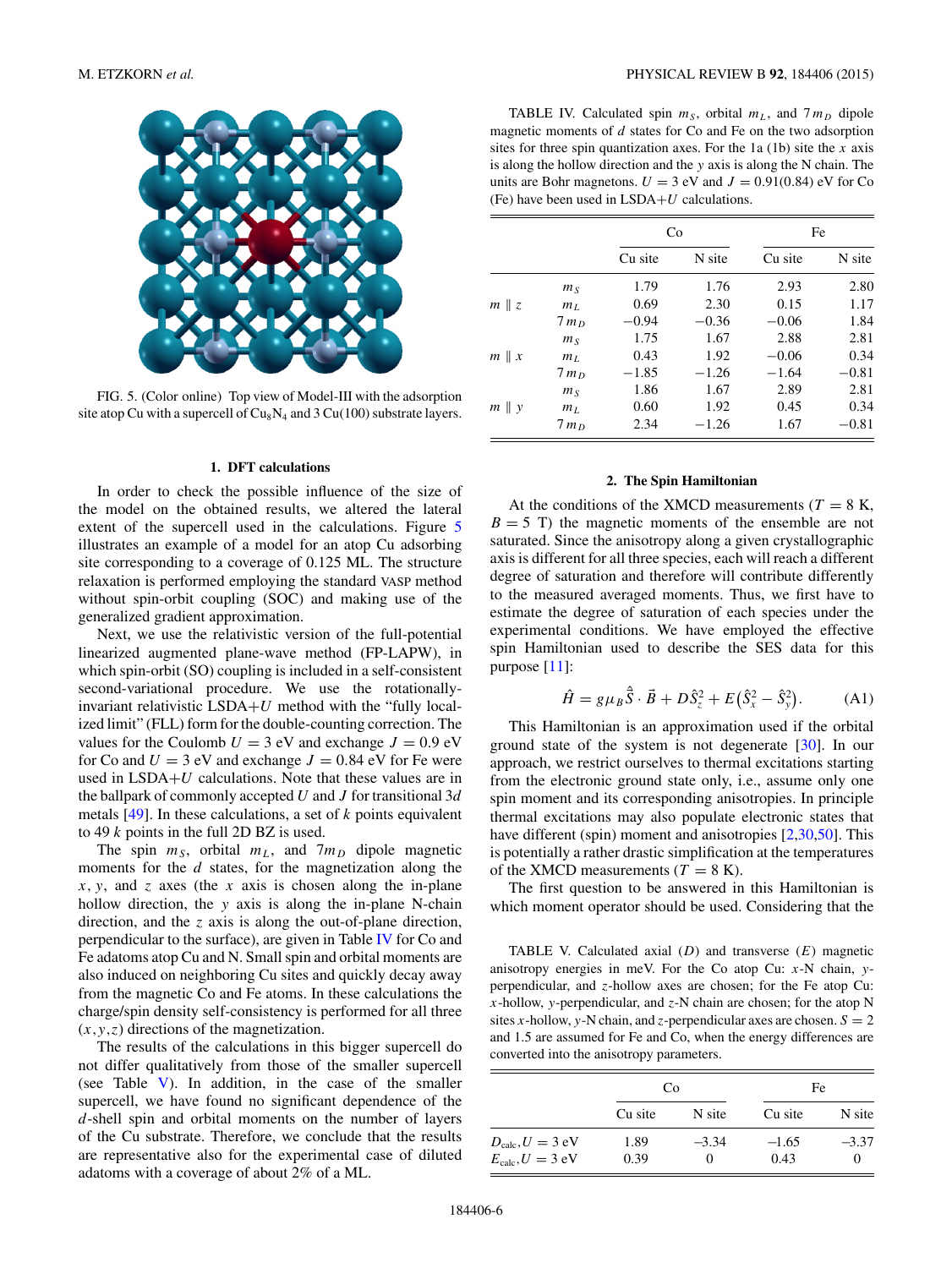<span id="page-6-0"></span>TABLE VI.  $\frac{[(m_S+m_{7D})(0°)]}{[(m_S+m_{7D})(70°)]}$  for Co. We have used the SES anisotropies for the atop Cu site and the DFT value for the atop N site. In both cases the anisotropies were scaled such that  $(D * J^2 =$ const*.*). The spin and dipole moments have been taken from Table [I](#page-2-0) in the paper and the Landé factor has been used for  $g$ . For comparison the XMCD determined value for Co is  $\frac{[(m_S+m_{7D})(0^{\circ})]}{[(m_S+m_{7D})(70^{\circ})]} = 1.82 \pm 0.37$ .

|                          |                  | Moments on Cu site |                              |                              |  |  |
|--------------------------|------------------|--------------------|------------------------------|------------------------------|--|--|
| Moments<br>on N site     | $S=1$ ,<br>$L=0$ | $S=1$ ,<br>$L=1$   | $S = \frac{3}{2}$ ,<br>$L=0$ | $S = \frac{3}{2}$ ,<br>$L=1$ |  |  |
| $S=\frac{1}{2}, L=1$     | 2.61             | 1.71               | 1.63                         | 1.58                         |  |  |
| $S=\frac{1}{2}, L=2$     | 2.75             | 1.80               | 1.72                         | 1.66                         |  |  |
| $S = 1, L = 1$           | 2.74             | 1.80               | 1.72                         | 1.66                         |  |  |
| $S = 1, L = 2$           | 2.71             | 1.81               | 1.73                         | 1.67                         |  |  |
| $S = \frac{3}{2}, L = 0$ | 2.71             | 1.80               | 1.71                         | 1.65                         |  |  |
| $S = \frac{3}{2}, L = 1$ | 2.70             | 1.81               | 1.73                         | 1.67                         |  |  |
| $S = \frac{3}{2}, L = 2$ | 2.60             | 1.79               | 1.72                         | 1.66                         |  |  |

DFT calculated magnetic moments are noninteger values for the spin and orbital moments, there is a range of operators that potentially qualify. To illustrate the dependence of the values discussed in the paper on the choice of the moment operator, we have listed in Tables VI and VII the values calculated for different total moments  $J(= S + L)$ . For the effective *g* value we used the Landé factor  $g = \frac{2S+L}{S+L}$  [\[51\]](#page-8-0). The problem is further complicated by the fact that in the spin Hamiltonian the height of the anisotropy barriers are depending on the value of the moment. To compare different values derived from different moment operators we therefore should scale the *D* and *E* parameters so that  $D * J^2 = \text{const.}$  (same for *E*) to compare the same magnetic anisotropy energies. The spin excitation energies measured in SES also depend on the anisotropy barriers and the moment operators, however, with a different scaling. For instance in the case of Co atop Cu (with  $D > 0$ ) the excitation energies stay the same for any (integer) moment operator used when  $D = \text{const.}$ . For the atop N site (with *D <* 0) the excitation energies remain constant if  $D(2J - 1) = \text{const.}$  For Fe on the atop Cu site (with negative *D* and nonzero *E* term) the terms have again to be scaled differently to get the same excitation energies. Due to the different scaling it is impossible to retain consistency with both SES and DFT values when comparing different moment operators.

TABLE VII.  $\frac{[(m_S+m_{7D})(0°)]}{[(m_S+m_{7D})(70°)]}$  for Fe. All parameters were chosen as described in Table VI. The XMCD determined value for Fe is  $\frac{[(m_S+m_{7D})(0°)]}{[(m_S+m_{7D})(70°)]}$  $= 1.22 \pm 0.18.$ 

|                             |                              | Moments on Cu site.          |                |                |  |
|-----------------------------|------------------------------|------------------------------|----------------|----------------|--|
| <b>Moments</b><br>on N site | $S = \frac{3}{2}$ ,<br>$L=0$ | $S = \frac{3}{2}$ ,<br>$L=1$ | $S=2$<br>$L=0$ | $S=2$<br>$L=1$ |  |
| $S = \frac{3}{2}, L = 0$    | 1.45                         | 1.27                         | 1.30           | 1.25           |  |
| $S = \frac{3}{2}, L = 1$    | 1.51                         | 1.33                         | 1.37           | 1.31           |  |
| $S = 2, L = 0$              | 1.51                         | 1.33                         | 1.36           | 1.31           |  |
| $S = 2, L = 1$              | 1.52                         | 1.34                         | 1.38           | 1.32           |  |



FIG. 6. (Color online) XAS spectra recorded with linear polarization and their dichroism for Co (a) and Fe (b) on  $Cu<sub>2</sub>N$  both measured at  $\theta = 70^\circ$  and  $B = 0.005$  T. From the shown spectra the background as well as a step function for the nonresonant absorption have been subtracted.

Summarizing the above results we find that for any total moment operator that would agree with the SES spectra, *i.e.*, being integer for Fe and noninteger for Co, the values measured with XMCD are rather insensitive to the value of the moment operator. This is the case for the operators on both adsorption sites. We can therefore not claim any significant preferences of one operator to be best agreeing to our data. We have checked that this conclusion also remains valid for a scaling of the anisotropy parameters to match the spin exciton energies found in SES measurements.

#### **3. X-ray linear dichroism**

In addition to the circular dichroism experiments, we have measured the x-ray absorption for linear light polarization to reveal possible anisotropies in the electronic charge distribution of the *d* electrons of the impurities (Fig. 6). In principal, together with the XMCD spectra, this information can be used to determine the underlying electronic and spin configuration of the adatoms via multiplet simulations. However, since in our system we average over two chemically different adsorption sites, we have not attempted this task. We would like to show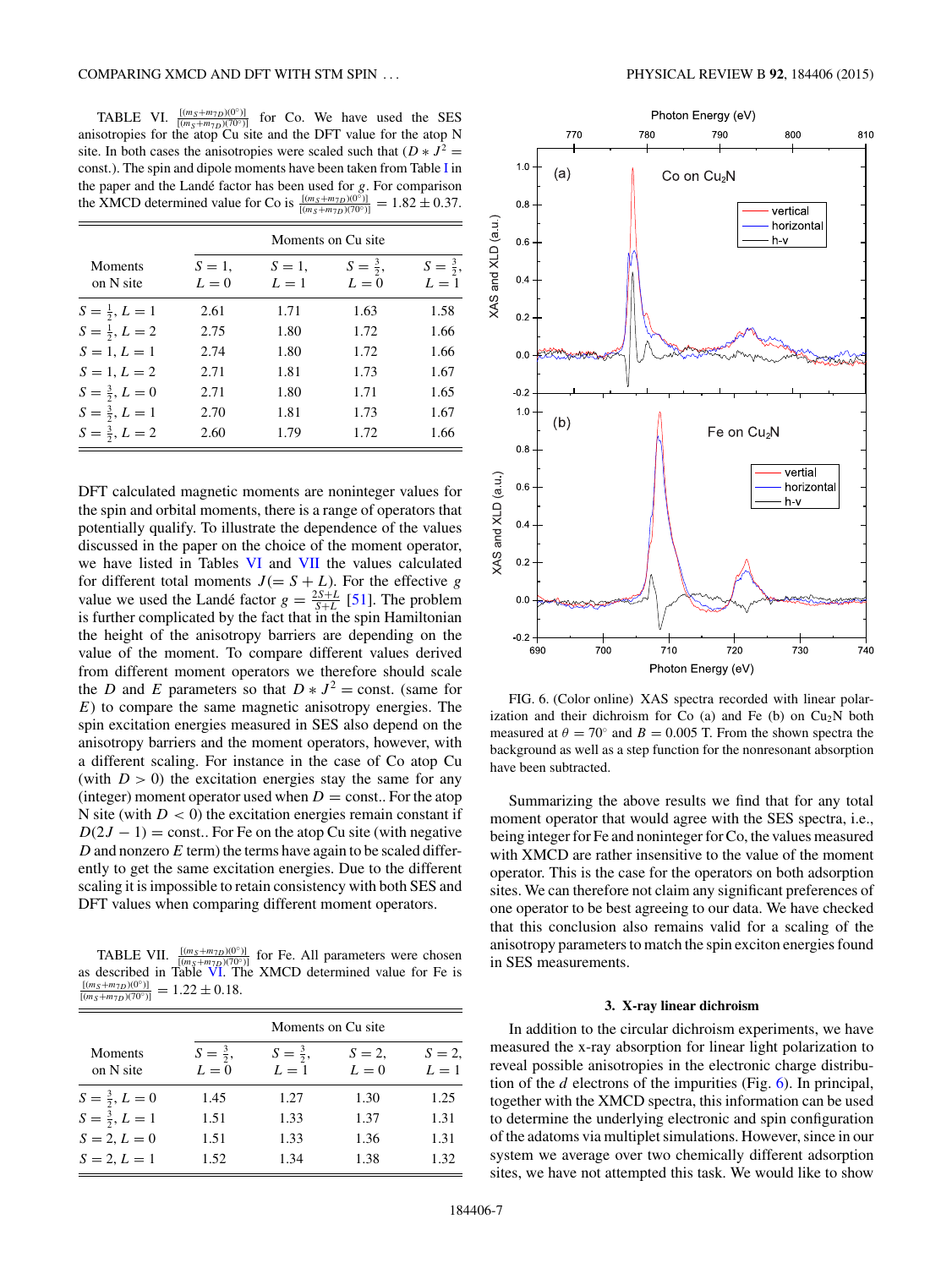<span id="page-7-0"></span>these spectra nevertheless, as they might be very helpful for comparison in further studies.

Integrating the dichroic signal over the full energy range yields values significantly different from zero for Co (Fig. [6\)](#page-6-0).

- This is a clear sign of anisotropic charge distribution between out-of-plane and in-plane orbitals. Such effects are known to result in errors in the approximation  $I^{iso} \approx \frac{3}{2}(I^{\mu^+} + I^{\mu^-})$ typically done in experimental data analysis [\[52\]](#page-8-0).
- [1] H. Brune and P. Gambardella, [Surf. Sci.](http://dx.doi.org/10.1016/j.susc.2008.11.055) **[603](http://dx.doi.org/10.1016/j.susc.2008.11.055)**, [1812](http://dx.doi.org/10.1016/j.susc.2008.11.055) [\(2009\)](http://dx.doi.org/10.1016/j.susc.2008.11.055).
- [2] I. G. Rau, S. Baumann, S. Rusponi, F. Donati, S. Stepanow, L. Gragnaniello, J. Dreiser, C. Piamonteze, F. Nolting, S. Gangopadhyay *et al.*, [Science](http://dx.doi.org/10.1126/science.1252841) **[344](http://dx.doi.org/10.1126/science.1252841)**, [988](http://dx.doi.org/10.1126/science.1252841) [\(2014\)](http://dx.doi.org/10.1126/science.1252841).
- [3] S. Loth, S. Baumann, C. P. Lutz, D. M. Eigler, and A. J. Heinrich, [Science](http://dx.doi.org/10.1126/science.1214131) **[335](http://dx.doi.org/10.1126/science.1214131)**, [196](http://dx.doi.org/10.1126/science.1214131) [\(2012\)](http://dx.doi.org/10.1126/science.1214131).
- [4] T. Miyamachi, T. Schuh, T. Märkl, C. Bresch, T. Balashov, A. Stöhr, C. Karlewski, S. André, M. Marthaler, M. Hoffmann *et al.*, [Nature \(London\)](http://dx.doi.org/10.1038/nature12759) **[503](http://dx.doi.org/10.1038/nature12759)**, [242](http://dx.doi.org/10.1038/nature12759) [\(2013\)](http://dx.doi.org/10.1038/nature12759).
- [5] [B. T. Thole, P. Carra, F. Sette, and G. van der Laan,](http://dx.doi.org/10.1103/PhysRevLett.68.1943) Phys. Rev. Lett. **[68](http://dx.doi.org/10.1103/PhysRevLett.68.1943)**, [1943](http://dx.doi.org/10.1103/PhysRevLett.68.1943) [\(1992\)](http://dx.doi.org/10.1103/PhysRevLett.68.1943).
- [6] P. Carra, B. T. Thole, M. Altarelli, and X. Wang, [Phys. Rev. Lett.](http://dx.doi.org/10.1103/PhysRevLett.70.694) **[70](http://dx.doi.org/10.1103/PhysRevLett.70.694)**, [694](http://dx.doi.org/10.1103/PhysRevLett.70.694) [\(1993\)](http://dx.doi.org/10.1103/PhysRevLett.70.694).
- [7] P. Gambardella, S. S. Dhesi, S. Gardonio, C. Grazioli, P. Ohresser, and C. Carbone, [Phys. Rev. Lett.](http://dx.doi.org/10.1103/PhysRevLett.88.047202) **[88](http://dx.doi.org/10.1103/PhysRevLett.88.047202)**, [047202](http://dx.doi.org/10.1103/PhysRevLett.88.047202) [\(2002\)](http://dx.doi.org/10.1103/PhysRevLett.88.047202).
- [8] P. Gambardella, S. Rusponi, M. Veronese, S. S. Dhesi, C. Grazioli, A. Dallmeyer, I. Cabria, R. Zeller, P. H. Dederichs, K. Kern *et al.*, [Science](http://dx.doi.org/10.1126/science.1082857) **[300](http://dx.doi.org/10.1126/science.1082857)**, [1130](http://dx.doi.org/10.1126/science.1082857) [\(2003\)](http://dx.doi.org/10.1126/science.1082857).
- [9] A. J. Heinrich, J. A. Gupta, C. P. Lutz, and D. M. Eigler, [Science](http://dx.doi.org/10.1126/science.1101077) **[306](http://dx.doi.org/10.1126/science.1101077)**, [466](http://dx.doi.org/10.1126/science.1101077) [\(2004\)](http://dx.doi.org/10.1126/science.1101077).
- [10] C. F. Hirjibehedin, C. P. Lutz, and A. J. Heinrich, [Science](http://dx.doi.org/10.1126/science.1125398) **[312](http://dx.doi.org/10.1126/science.1125398)**, [1021](http://dx.doi.org/10.1126/science.1125398) [\(2006\)](http://dx.doi.org/10.1126/science.1125398).
- [11] C. F. Hirjibehedin, C. Y. Lin, A. F. Otte, M. Ternes, C. P. Lutz, B. A. Jones, and A. J. Heinrich, [Science](http://dx.doi.org/10.1126/science.1146110) **[317](http://dx.doi.org/10.1126/science.1146110)**, [1199](http://dx.doi.org/10.1126/science.1146110) [\(2007\)](http://dx.doi.org/10.1126/science.1146110).
- [12] A. F. Otte, M. Ternes, K. v. Bergmann, S. Loth, H. Brune, C. P. Lutz, C. F. Hirjibehedin, and A. J. Heinrich, [Nat. Phys.](http://dx.doi.org/10.1038/nphys1072) **[4](http://dx.doi.org/10.1038/nphys1072)**, [847](http://dx.doi.org/10.1038/nphys1072) [\(2008\)](http://dx.doi.org/10.1038/nphys1072).
- [13] X. Chen, Y.-S. Fu, S.-H. Ji, T. Zhang, P. Cheng, X.-C. Ma, X.-L. Zou, W.-H. Duan, J.-F. Jia, and Q.-K. Xue, [Phys. Rev. Lett.](http://dx.doi.org/10.1103/PhysRevLett.101.197208) **[101](http://dx.doi.org/10.1103/PhysRevLett.101.197208)**, [197208](http://dx.doi.org/10.1103/PhysRevLett.101.197208) [\(2008\)](http://dx.doi.org/10.1103/PhysRevLett.101.197208).
- [14] N. Tsukahara, K. I. Noto, M. Ohara, S. Shiraki, N. Takagi, Y. Takata, J. Miyawaki, M. Taguchi, A. Chainani, S. Shin *et al.*, [Phys. Rev. Lett.](http://dx.doi.org/10.1103/PhysRevLett.102.167203) **[102](http://dx.doi.org/10.1103/PhysRevLett.102.167203)**, [167203](http://dx.doi.org/10.1103/PhysRevLett.102.167203) [\(2009\)](http://dx.doi.org/10.1103/PhysRevLett.102.167203).
- [15] S. Loth, K. v. Bergmann, M. Ternes, A. F. Otte, C. P. Lutz, and A. J. Heinrich, [Nat. Phys.](http://dx.doi.org/10.1038/nphys1616) **[6](http://dx.doi.org/10.1038/nphys1616)**, [340](http://dx.doi.org/10.1038/nphys1616) [\(2010\)](http://dx.doi.org/10.1038/nphys1616).
- [16] S. Loth, M. Etzkorn, C. P. Lutz, D. M. Eigler, and A. J. Heinrich, [Science](http://dx.doi.org/10.1126/science.1191688) **[329](http://dx.doi.org/10.1126/science.1191688)**, [1628](http://dx.doi.org/10.1126/science.1191688) [\(2010\)](http://dx.doi.org/10.1126/science.1191688).
- [17] A. A. Khajetoorians, B. Chilian, J. Wiebe, S. Schuwalow, F. Lechermann, and R. Wiesendanger, [Nature \(London\)](http://dx.doi.org/10.1038/nature09519) **[467](http://dx.doi.org/10.1038/nature09519)**, [1084](http://dx.doi.org/10.1038/nature09519) [\(2010\)](http://dx.doi.org/10.1038/nature09519).
- [18] A. A. Khajetoorians, S. Lounis, B. Chilian, A. T. Costa, L. Zhou, D. L. Mills, J. Wiebe, and R. Wiesendanger, [Phys. Rev. Lett.](http://dx.doi.org/10.1103/PhysRevLett.106.037205) **[106](http://dx.doi.org/10.1103/PhysRevLett.106.037205)**, [037205](http://dx.doi.org/10.1103/PhysRevLett.106.037205) [\(2011\)](http://dx.doi.org/10.1103/PhysRevLett.106.037205).
- [19] S. Kahle, Z. Deng, N. Malinowski, C. Tonnoir, A. Forment-Aliaga, N. Thontasen, G. Rinke, D. Le, V. Turkowski, T. S. Rahman *et al.*, [Nano Lett.](http://dx.doi.org/10.1021/nl204141z) **[12](http://dx.doi.org/10.1021/nl204141z)**, [518](http://dx.doi.org/10.1021/nl204141z) [\(2012\)](http://dx.doi.org/10.1021/nl204141z).
- [20] T. Schuh, T. Miyamachi, S. Gerstl, M. Geilhufe, M. Hoffmannm, S. Ostanin, W. Hergert, A. Ernst, and W. Wulfhekel, [Nano Lett.](http://dx.doi.org/10.1021/nl302250n) **[12](http://dx.doi.org/10.1021/nl302250n)**, [4805](http://dx.doi.org/10.1021/nl302250n) [\(2012\)](http://dx.doi.org/10.1021/nl302250n).
- [21] [B. W. Heinrich, L. Braun, J. I. Pascual, and K. J. Franke,](http://dx.doi.org/10.1038/nphys2794) Nat. Phys. **[9](http://dx.doi.org/10.1038/nphys2794)**, [765](http://dx.doi.org/10.1038/nphys2794) [\(2013\)](http://dx.doi.org/10.1038/nphys2794).
- [22] J. C. Oberg, M. Reyes Calvo, F. Delgado, M. Moro-Lagares, D. Serrate, D. Jacob, J. Fernández-Rossier, and C. F. Hirjibehedin, [Nat. Nanotechnol.](http://dx.doi.org/10.1038/nnano.2013.264) **[9](http://dx.doi.org/10.1038/nnano.2013.264)**, [64](http://dx.doi.org/10.1038/nnano.2013.264) [\(2014\)](http://dx.doi.org/10.1038/nnano.2013.264).
- [23] F. Donati, Q. Dubout, G. Autès, F. Patthey, F. Calleja, P. Gambardella, O. V. Yazyev, and H. Brune, [Phys. Rev. Lett.](http://dx.doi.org/10.1103/PhysRevLett.111.236801) **[111](http://dx.doi.org/10.1103/PhysRevLett.111.236801)**, [236801](http://dx.doi.org/10.1103/PhysRevLett.111.236801) [\(2013\)](http://dx.doi.org/10.1103/PhysRevLett.111.236801).
- [24] A. A. Khajetoorians, T. Schlenk, B. Schweflinghaus, M. dos Santos Dias, M. Steinbrecher, M. Bouhassoune, S. Lounis, J. Wiebe, and R. Wiesendanger, [Phys. Rev. Lett.](http://dx.doi.org/10.1103/PhysRevLett.111.157204) **[111](http://dx.doi.org/10.1103/PhysRevLett.111.157204)**, [157204](http://dx.doi.org/10.1103/PhysRevLett.111.157204) [\(2013\)](http://dx.doi.org/10.1103/PhysRevLett.111.157204).
- [25] B. Bryant, A. Spinelli, J. J. T. Wagenaar, M. Gerrits, and A. F. Otte, [Phys. Rev. Lett.](http://dx.doi.org/10.1103/PhysRevLett.111.127203) **[111](http://dx.doi.org/10.1103/PhysRevLett.111.127203)**, [127203](http://dx.doi.org/10.1103/PhysRevLett.111.127203) [\(2013\)](http://dx.doi.org/10.1103/PhysRevLett.111.127203).
- [26] T. Choi and J. A. Gupta, [J. Phys.: Condens. Matter](http://dx.doi.org/10.1088/0953-8984/26/39/394009) **[26](http://dx.doi.org/10.1088/0953-8984/26/39/394009)**, [394009](http://dx.doi.org/10.1088/0953-8984/26/39/394009) [\(2014\)](http://dx.doi.org/10.1088/0953-8984/26/39/394009).
- [27] A. Spinelli, B. Bryant, F. Delgado, J. Fernández-Rossier, and A. F. Otte, [Nat. Mater.](http://dx.doi.org/10.1038/nmat4018) **[13](http://dx.doi.org/10.1038/nmat4018)**, [782](http://dx.doi.org/10.1038/nmat4018) [\(2014\)](http://dx.doi.org/10.1038/nmat4018).
- [28] K. van Bergmann, M. Ternes, S. Loth, C. P. Lutz, and A. J. Heinrich, [Phys. Rev. Lett.](http://dx.doi.org/10.1103/PhysRevLett.114.076601) **[114](http://dx.doi.org/10.1103/PhysRevLett.114.076601)**, [076601](http://dx.doi.org/10.1103/PhysRevLett.114.076601) [\(2015\)](http://dx.doi.org/10.1103/PhysRevLett.114.076601).
- [29] S. Yan, D. J. Choi, J. A. J. Burgess, S. Rolf-Pissarczyk, and S. Loth, [Nano Lett.](http://dx.doi.org/10.1021/nl504779p) **[15](http://dx.doi.org/10.1021/nl504779p)**, [1938](http://dx.doi.org/10.1021/nl504779p) [\(2015\)](http://dx.doi.org/10.1021/nl504779p).
- [30] A. Abragam and B. Bleaney, *Electron Paramagnetic Resonance of Transition Ions* (Clarendon Press, Oxford, 1970).
- [31] C. Rudowicz and M. Karbowiak, [Coordin. Chem. Rev.](http://dx.doi.org/10.1016/j.ccr.2014.12.006) **[287](http://dx.doi.org/10.1016/j.ccr.2014.12.006)**, [28](http://dx.doi.org/10.1016/j.ccr.2014.12.006) [\(2015\)](http://dx.doi.org/10.1016/j.ccr.2014.12.006).
- [32] W. Wernsdorfer, [Int. J. Nanotechnol.](http://dx.doi.org/10.1504/IJNT.2010.031732) **[7](http://dx.doi.org/10.1504/IJNT.2010.031732)**, [497](http://dx.doi.org/10.1504/IJNT.2010.031732) [\(2010\)](http://dx.doi.org/10.1504/IJNT.2010.031732).
- [33] M. Ternes, [New J. Phys.](http://dx.doi.org/10.1088/1367-2630/17/6/063016) **[17](http://dx.doi.org/10.1088/1367-2630/17/6/063016)**, [063016](http://dx.doi.org/10.1088/1367-2630/17/6/063016) [\(2015\)](http://dx.doi.org/10.1088/1367-2630/17/6/063016).
- [34] H. Ellmer, V. Repain, S. Rousset, B. Croset, M. Sotto, and P. Zeppenfeld, [Surf. Sci.](http://dx.doi.org/10.1016/S0039-6028(00)01121-3) **[476](http://dx.doi.org/10.1016/S0039-6028(00)01121-3)**, [95](http://dx.doi.org/10.1016/S0039-6028(00)01121-3) [\(2001\)](http://dx.doi.org/10.1016/S0039-6028(00)01121-3).
- [35] H. Brune, [Surf. Sci. Rep.](http://dx.doi.org/10.1016/S0167-5729(99)80001-6) **[31](http://dx.doi.org/10.1016/S0167-5729(99)80001-6)**, [125](http://dx.doi.org/10.1016/S0167-5729(99)80001-6) [\(1998\)](http://dx.doi.org/10.1016/S0167-5729(99)80001-6).
- [36] A. B. Shick, F. Máca, and A. I. Lichtenstein, *[Phys. Rev. B](http://dx.doi.org/10.1103/PhysRevB.79.172409)* [79](http://dx.doi.org/10.1103/PhysRevB.79.172409), [172409](http://dx.doi.org/10.1103/PhysRevB.79.172409) [\(2009\)](http://dx.doi.org/10.1103/PhysRevB.79.172409).
- [37] G. Kresse and J. Hafner, [Phys. Rev. B](http://dx.doi.org/10.1103/PhysRevB.47.558) **[47](http://dx.doi.org/10.1103/PhysRevB.47.558)**, [558](http://dx.doi.org/10.1103/PhysRevB.47.558) [\(1993\)](http://dx.doi.org/10.1103/PhysRevB.47.558).
- [38] G. Kresse and J. Furthmüller, [Comput. Mater. Sci.](http://dx.doi.org/10.1016/0927-0256(96)00008-0) [6](http://dx.doi.org/10.1016/0927-0256(96)00008-0), [15](http://dx.doi.org/10.1016/0927-0256(96)00008-0) [\(1996\)](http://dx.doi.org/10.1016/0927-0256(96)00008-0).
- [39] G. Kresse and D. Joubert, [Phys. Rev. B](http://dx.doi.org/10.1103/PhysRevB.59.1758) **[59](http://dx.doi.org/10.1103/PhysRevB.59.1758)**, [1758](http://dx.doi.org/10.1103/PhysRevB.59.1758) [\(1999\)](http://dx.doi.org/10.1103/PhysRevB.59.1758).
- [40] [E. Wimmer, H. Krakauer, M. Weinert, and A. J. Freeman,](http://dx.doi.org/10.1103/PhysRevB.24.864) Phys. Rev. B **[24](http://dx.doi.org/10.1103/PhysRevB.24.864)**, [864](http://dx.doi.org/10.1103/PhysRevB.24.864) [\(1981\)](http://dx.doi.org/10.1103/PhysRevB.24.864).
- [41] A. B. Shick, D. L. Novikov, and A. J. Freeman, [Phys. Rev. B](http://dx.doi.org/10.1103/PhysRevB.56.R14259) **[56](http://dx.doi.org/10.1103/PhysRevB.56.R14259)**, [R14259](http://dx.doi.org/10.1103/PhysRevB.56.R14259) [\(1997\)](http://dx.doi.org/10.1103/PhysRevB.56.R14259).
- [42] A. B. Shick and W. E. Pickett, [Phys. Rev. Lett.](http://dx.doi.org/10.1103/PhysRevLett.86.300) **[86](http://dx.doi.org/10.1103/PhysRevLett.86.300)**, [300](http://dx.doi.org/10.1103/PhysRevLett.86.300) [\(2001\)](http://dx.doi.org/10.1103/PhysRevLett.86.300).
- [43] P. Bruno, [Phys. Rev. B](http://dx.doi.org/10.1103/PhysRevB.39.865) **[39](http://dx.doi.org/10.1103/PhysRevB.39.865)**, [865](http://dx.doi.org/10.1103/PhysRevB.39.865) [\(1989\)](http://dx.doi.org/10.1103/PhysRevB.39.865).
- [44] C. Ederer, M. Komelj, and M. Fähnle, *[Phys. Rev. B](http://dx.doi.org/10.1103/PhysRevB.68.052402)* [68](http://dx.doi.org/10.1103/PhysRevB.68.052402), [052402](http://dx.doi.org/10.1103/PhysRevB.68.052402) [\(2003\)](http://dx.doi.org/10.1103/PhysRevB.68.052402).
- [45] C. Ederer, M. Komelj, J. W. Davenport, and M. Fähnle, [J. Electron Spectrosc.](http://dx.doi.org/10.1016/S0368-2048(03)00086-0) **[130](http://dx.doi.org/10.1016/S0368-2048(03)00086-0)**, [97](http://dx.doi.org/10.1016/S0368-2048(03)00086-0) [\(2003\)](http://dx.doi.org/10.1016/S0368-2048(03)00086-0).
- [46] M. H. L. Pryce, [Proc. Phys. Soc. A](http://dx.doi.org/10.1088/0370-1298/63/1/304) **[63](http://dx.doi.org/10.1088/0370-1298/63/1/304)**, [25](http://dx.doi.org/10.1088/0370-1298/63/1/304) [\(1950\)](http://dx.doi.org/10.1088/0370-1298/63/1/304).
- [47] Here we have again followed the above routine to calculate the degree of saturation for each adsorption site under the experimental conditions. However, instead of multiplying these values with the DFT values of the spin moments, we have now multiplied them with 3(4)  $\mu_B$  for Co(Fe). In addition, we have assumed the dipole moment to linearly increase with spin